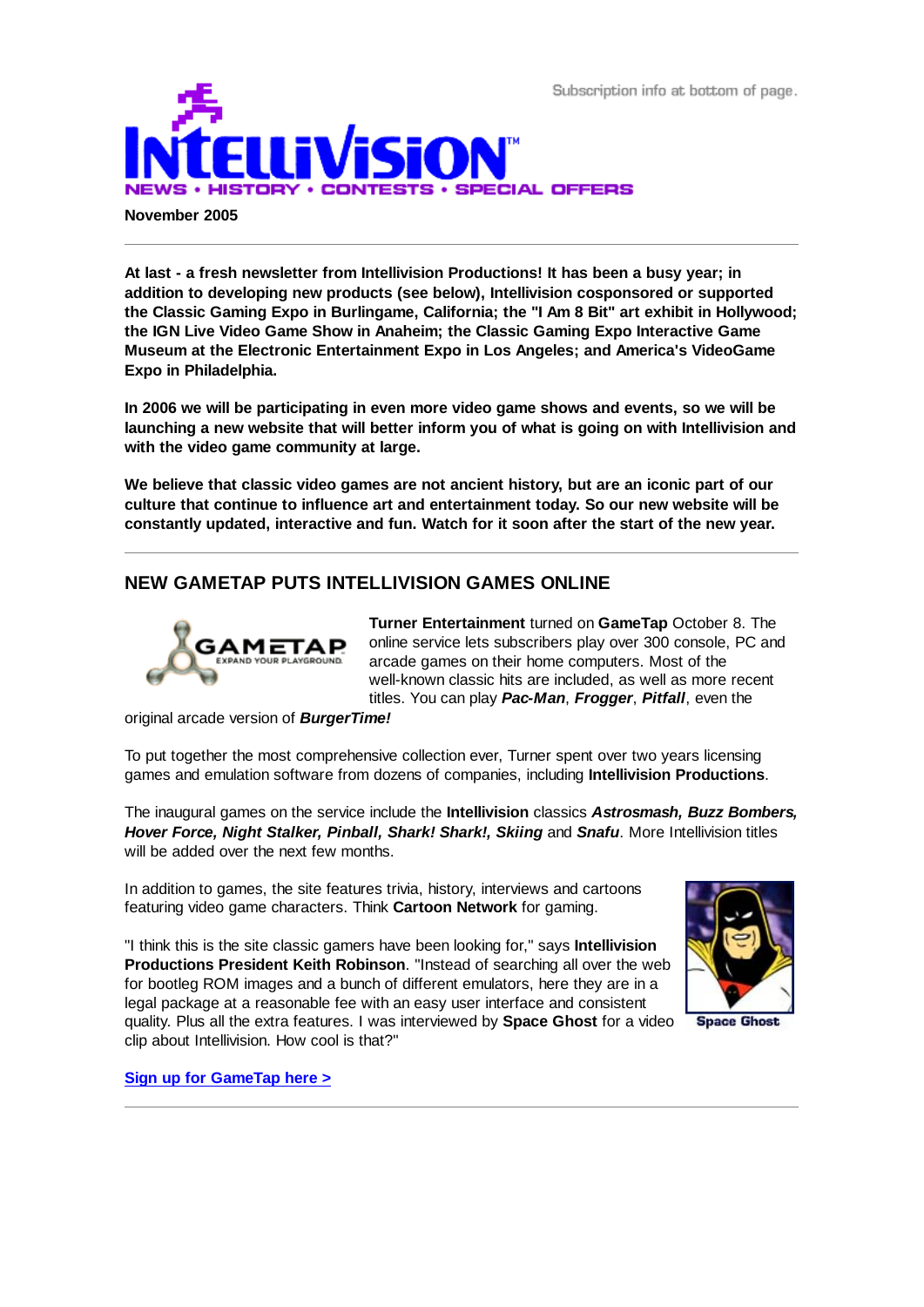# **COMING ATTRACTIONS**



## **INTELLIVISION LIVES! FOR NINTENDO DS**

In 1980, **Intellivision** brought a number of innovations to home video gaming: animated characters, the first 16-bit processor, voice games. But best remembered is the unique Intellivision hand controller, featuring a directional disc, action buttons and a touchpad. Every game came with an overlay for the touchpad, with icons that helped the player quickly master the controls.

No game system has had a controller this sophisticated – until now. The **Nintendo DS** features a touch-sensitive screen to control gameplay. Using this touchscreen to display the overlay icons from the original Intellivision games,

players will properly experience the thrill of these games for the first time in 25 years!

*Intellivision Lives!* for the **Nintendo DS** features over 30 classic Intellivision games running in full emulation. Introduced at the industry's **Electronic Entertainment Expo** in Los Angeles in May, the public had its first chance to try it out at the **Classic Gaming Expo** in August.

A release date has not yet been scheduled, but *Intellivision Lives!* should be available in the first half of 2006.

## **INTELLIVISION X2 DIRECT-TO-TV**

The *Intellivision 10* and *Intellivision 25 Direct-to-TV Video Game Systems* have sold a total of nearly 2 million units. What do we do for an encore? The *Intellivision X2*: a direct-to-tv video game system with **two** controllers. Now you can play sports games like *Baseball* and *Soccer* head-to-head against a friend. And you each have your own controller while playing turn-taking arcade-style games, including (for the first time in two-player versions) *Astrosmash* and *Night Stalker!* The battery-powered *Intellivision X2* comes with 15 built-in games.



Available at toy stores everywhere in early 2006.



A guest plays the new cartridge **Illusions in the Intellivision booth** at the Classic Gaming Expo

## **NEW INTELLIVISION CARTRIDGES**

The question we get asked the most is: "Will you guys ever release new cartridges for the Intellivision console?" Finally, the answer is **"YES!"** Visitors to the **Classic Gaming Expo** in Burlingame, California, in August were able to play two new cartridges *Deep Pockets: Super Pro Pool & Billiards* and *Illusions*.

*Deep Pockets* is a game completed in 1990 for INTV Corp., which closed before they could release it. We published it for the first time in 1998 on *Intellivision Lives!* for PC and Mac; it has never appeared in cartridge form. *Illusions* was completed in 1984 by the Mattel Electronics programmers in France. The Intellivision version has **never** been released in any form.

*Deep Pockets* and *Illusions* will be the first two releases in a series of new cartridges for the Intellivision. The printed circuit

boards, the cartridge casings, the boxes are all being custom manufactured for this special series.

Release date and price for the first cartridges will be announced soon in the **Intellivision Newsletter**. Subscribers to the newsletter will have the first chance to purchase the cartridges, so stay tuned!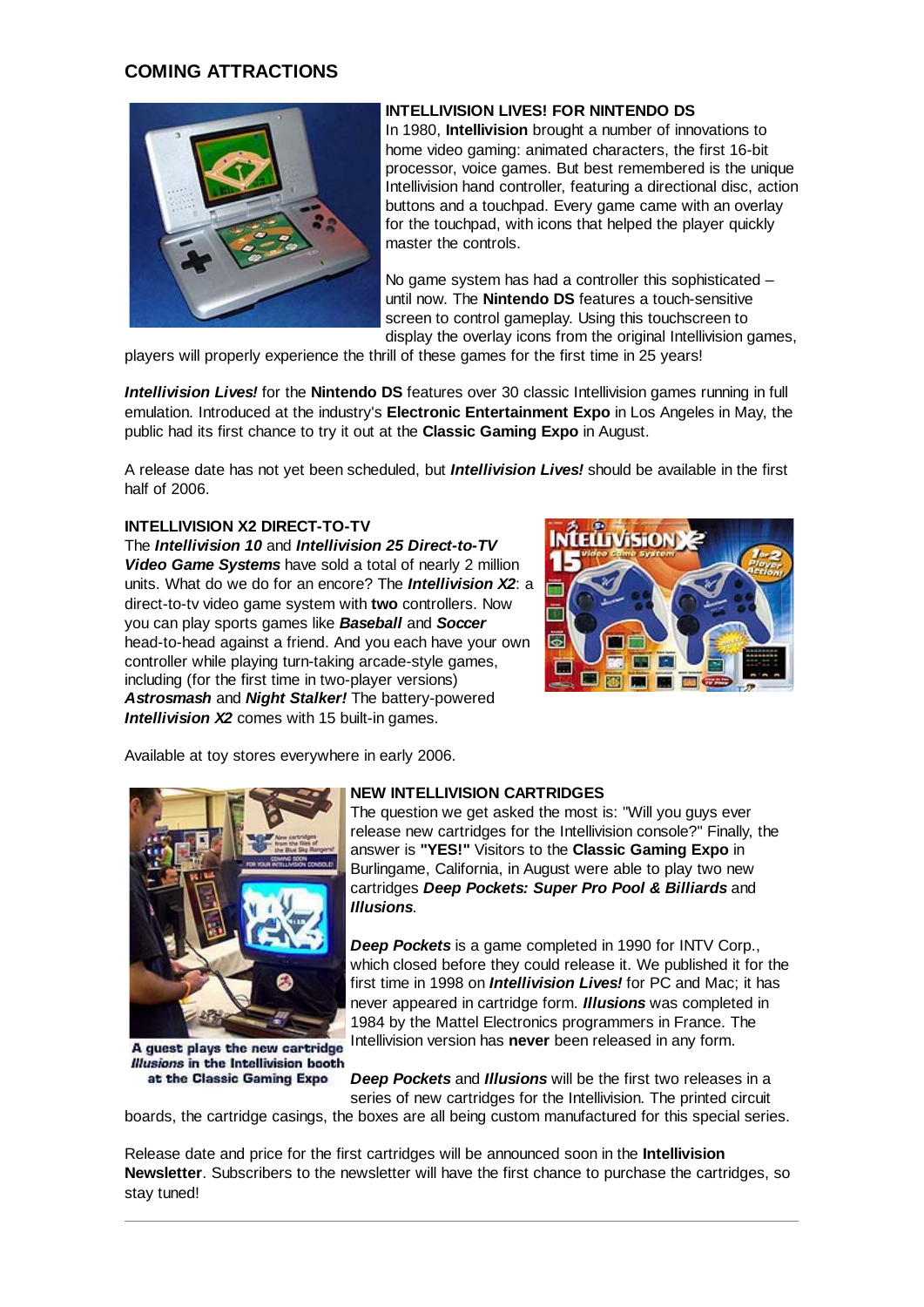## **INTELLIVISION SIGHTINGS!**



Mo Roca talks Intellivision on I Love the 80s - 3D

## **I LOVE THE 80s - 3D (VH1)**

Currently in heavy rotation on **VH1** is the series *I Love the 80's - 3D*. Each hour-long episode focuses on a different year of the decade, with its memorable products, events and music. The 1980 episode features a segment on **Intellivision**, with classic **George Plimpton** commercials interspersed with comedians and actors offering up their memories of the game system.

Actor **Mario Lopez** opens with "Intellivision was like the rich man's Atari." "This had better graphics," says actor **Chris**

**Coppola**. "When you played with Intellivision," adds commentator **Mo Roca**, "you thought you were really blasting asteroids." Comedian **Joe Lorge** concludes, "If you got the Intellivision, you were just a little better. Pissed me off." (Guess he didn't get one for Christmas.)

#### **More about** *I Love the 80s - 3D* **>**

#### **SCTV VOLUME 3 (DVD)**

Fans of *SCTV* (*Second City Television*) have been excited that episodes of the classic comedy show are finally being released on DVD. We here at Intellivision are especially excited that *SCTV Volume 3* includes the sketch *The Merv Griffin Show - Special Edition*. This parody of *Close Encounters of the Third Kind - Special Edition* has **Merv Griffin (Rick Moranis)** doing his talk show from a space ship with co-host **Orson Welles (John Candy)**. The ship comes under attack from **George Lucas (Eugene Levy)**, "the most



The George Plimpton Atari vs. Intellivision commercials are parodied in an SCTV sketch from 1982. (Intellivision wins.)

powerful and intelligent force in the universe," upset that the show has gone over budget. To the rescue comes **George Plimpton (Joe Flaherty)**. Noting that Lucas is using Atari to launch his attack, Plimpton whips out an Intellivision controller. Informed by the **HAL 9000** computer that Lucas has shown a weakness at boxing, Plimpton quickly brings up the Intellivision *Boxing* cartridge and defeats Lucas, saving the day.

This is a must-have for the true Intellivision fan. And as a bonus, the five-disc set contains another 12 hours or so of pretty funny stuff.

#### **Order** *SCTV Volume 3* **from Amazon.com >**



Play Intellivision Space Armada in Sims 2 for the Nintendo DS

#### **THE SIMS 2 (NINTENDO DS)**

How does a virtual character relax? By playing a virtual video game, of course. In the new **EA Games** release *The Sims 2* for the Nintendo DS, your Sims can drop a coin in an arcade machine and play the classic Intellivision game *Space Armada*.

Yes, finally, you can play an Intellivision video game *while playing another video game!*

*The Sims 2* was developed at **Griptonite Games** (home of **Steve Ettinger**, programmer of the Intellivision games *Hover Force*, *Chip Shot: Super Pro Golf* and *Slam Dunk: Super Pro Basketball*). *Space Armada* was included with the permission of **Intellivision Productions, Inc.**

**Read a review of** *The Sims 2* **>**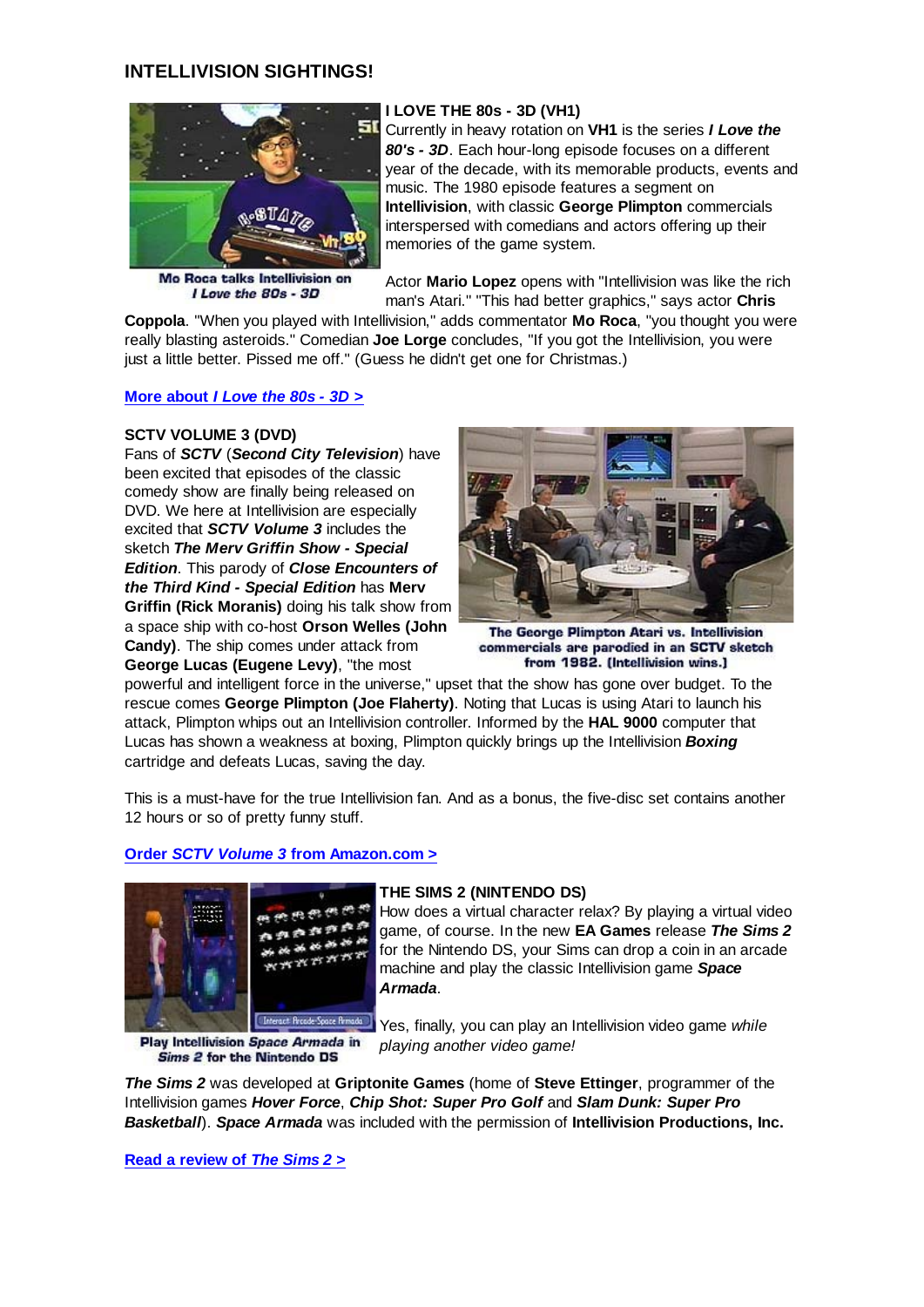#### **GRANDMA'S BOY (20TH CENTURY FOX)**

Hitting big screens across the country on January 6, 2006 is the **Adam Sandler**-produced *Grandma's Boy*. **Allen Covert** stars as a video game tester in his mid-thirties, surrounded by coworkers 15 years younger. Where their cubicles are decorated with posters from the latest **Xbox** and **PS2** titles, his cubicle is a shrine to the classics - especially **Intellivision**.

It turns out that Covert and director **Nick Goossen** are both Intellivision fans. They contacted us for permission to feature Intellivision products in the movie, but warned us that the film would feature crude language, sexual humor, nudity and drug use. Hey, you had us at "crude language". We were delighted to agree, and sent over t-shirts, posters, consoles, games, even an Intellivision arcade machine to decorate the set.



Star/co-writer Allen Covert shows off Intellivision props on the set of Grandma's Boy

They returned everything after the movie was finished, but then they borrowed it all back a few months later to shoot a music video

with New York rockers **The Twenty Twos**, whose song "Another Day" is featured on the movie soundtrack.

## **Trailer, clip and more about** *Grandma's Boy* **>**



Kevin Kirkpatrick impresses Meredith Zealy with his Intellivision jersey in a scene from the movie Gamers

## **GAMERS (INDEPENDENT)**

Four high-school geeks obsessed with a role-playing game continue their obsession after graduation. 23 years later, they are about to break the record for total hours spent playing the game. *Gamers* is a comedy shot documentary-style following these now middle-aged geeks on the day they are to set the new record.

One of the main characters, Gordon, played by **Kevin Kirkpatrick**, appears for a substantial amount of the movie wearing Intellivision t-shirts. And you can get shirts just like them on our website! Don't worry, you don't have to be a geek to wear one (but it helps).

Directed by Intellivision-fan **Christopher Folino**, *Gamers* is an independent film headed for the festival circuit and, with luck, a general release.

## **Trailer, clips and more about** *Gamers* **>**

## **BEHIND THE CAMERA: THE UNAUTHORIZED STORY OF DIFF'RENT STROKES (NBC)**

Coming soon to NBC is the TV movie *Behind the Camera: The Unauthorized Story of Diff'rent Strokes*. In one scene, **Gary Coleman** (played by **Bobb'e J. Thompson**) plays *Astrosmash* in his dressing room.

Child actors gone amuck - is this one more thing they're going to blame on video games?

The movie was shot earlier this year in Vancouver. No airdate has been announced yet.





Gary Coleman (Bobb'e J. Thompson) plays with his Intellivision II in **Behind the Camera: The Unauthorized Story of Diff'rent Strokes**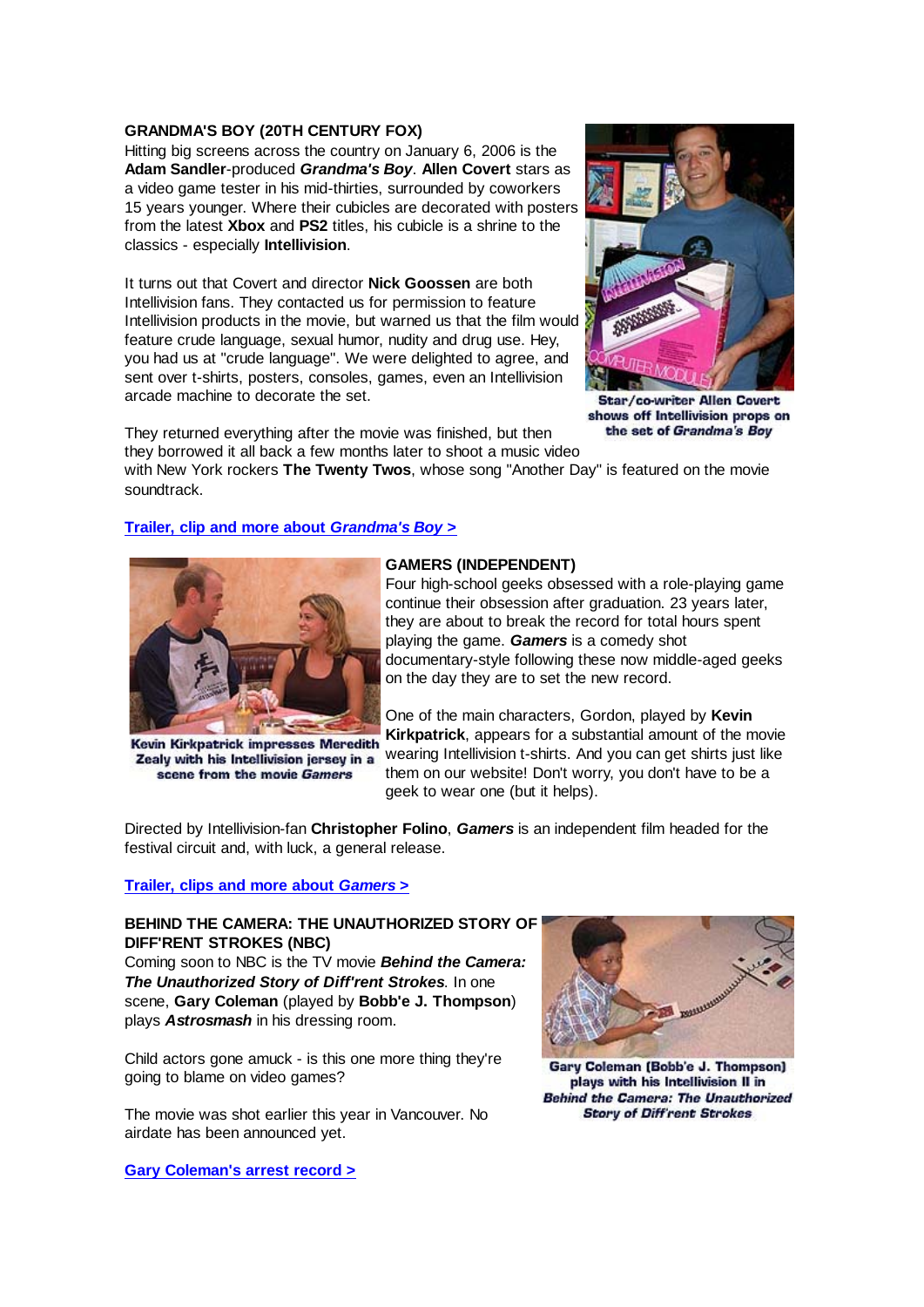## **THE MARTIAN CHILD (NEW LINE CINEMA)**



Coming to a theater near you in April 2006: the tale of a troubled six-year-old who claims he is communicating with aliens - through his **Intellivision** handheld *Space Armada* game. Hey, we're not making this up.

**The Martian Child** stars **John Cussak** and **Amanda Peet** and is based on a book by **David Gerrold**, writer of the classic *Star Trek* episode **"The Trouble with Tribbles."**

**Space Armada LCD** game. (Not intended for alien communication.]

#### **THE RUNNING MEN SOFTBALL TEAM**

Yes, we even sponsor a softball team! And by "sponsor," we mean we gave them some free t-shirts. These are the **Running Men**. They're in a league run by the local school district in Ladera Ranch, California. The organizer/manager of the team is **Stephen Roney**, who also happens to be **Senior Vice President of Intellivision Productions, Inc.** and co-developer of *Space Spartans* and *B-17 Bomber*. Hey, we don't give out free t-shirts to just *any* team.



The Running Men softball team, Ladera Ranch, California. Manager Stephen Roney (far right).

**Check out how the team is doing >**

## **INTELLIVISION MUSIC RELEASES 8 BIT WEAPON CD**

Earlier this year we launched a new record label, **Intellivision Music**. We recognize that video games have seeped into our culture; those who belong to the generations under age 35 cannot remember a time when arcade and video games didn't exist. Its natural that video games influence the artists and musicians of these generations and their work. Through **Intellivision Music**, we will bring you a variety of artists who are creating music that reflects how video games have affected their lives.

#### Our first release is *8 Bit Weapon - The EP*.



**8 Bit Weapon** is a duo that specializes in

creating modern music using classic video game consoles, vintage synthesizers, and obsolete computers. **Seth and Stacey** have performed at the **Classic Gaming Expo**, **E3**, **IGN Live** and many other gaming shows and events with their arsenal of 8 bit weapons, which include a **Commodore 64** and **128**, a couple **Nintendo Gameboy Classics**, an **Intellivision Music Synthesizer**, a **Suzuki Omnichord**, hybrid lo-fi acoustic-electric drums, and an assortment of other vintage and toy synthesizers.

Inspired by classic videogame soundtracks and electronic music from the 70s and 80s, **8 Bit Weapon** delivers a sound that is as unique as it is original. Clever melodies, nostalgic atmosphere, and energetic beats create a decidedly modern sound while maintaining a fun, lo-tech aesthetic.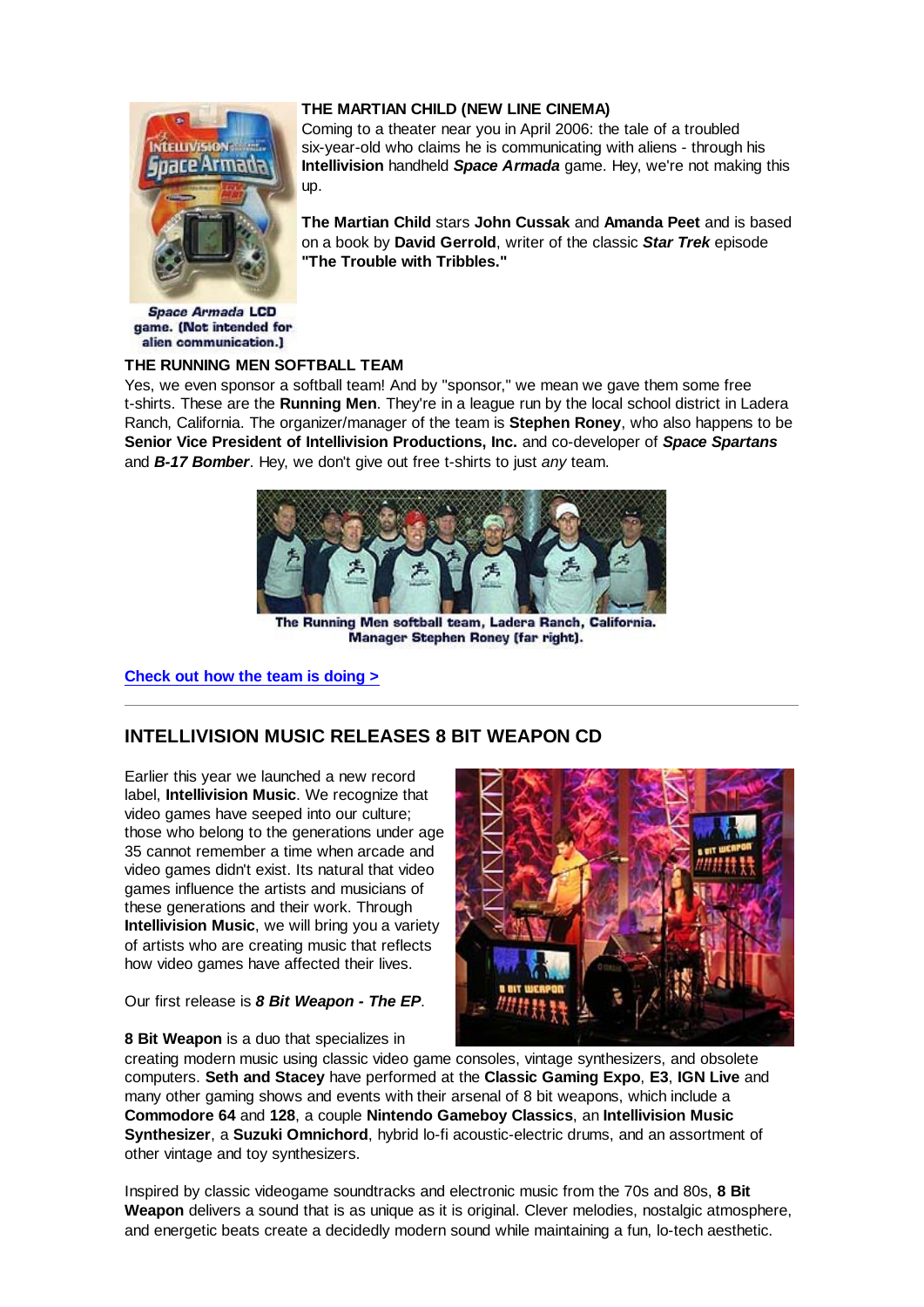## **INTELLIVISION CONTEST WINNERS**

#### **CLASSIC GAMING EXPO DRAWINGS**

We had three prize drawings at the **Classic Gaming Expo** in Burlingame, California, the weekend of August 20 & 21, 2005.

**Stephanie Kettle** and **Jesus Lara, Jr.** won drawings for classic **Intellivision consoles** in original packaging. (Stephanie won the Saturday drawing; Jesus the Sunday drawing.) The consoles came from **4Jay's Classic Video Games**. Stephanie and Jesus will also receive copies of the *Deep Pockets* and *Illusions* game cartridges when they are released.

**Ben Prunty** won the drawing for a **Nintendo DS Video Game System**. He will also receive a copy of *Intellivision Lives!* for the DS when it is released.



Stephanie Kettle and Jesus Lara, Jr. won Intellivision consoles at the 2005 CGE

Congratulations, everybody!

## **THE INTELLIVISION TRIVIA CONTEST!**

Fifty-nine of you entered our previous trivia contest. The question:

When investors bought **Intellivision** from **Mattel** in February 1984, one of them was quoted in *The* **Los Angeles Times** saying the brand was still strong and that they would be expanding it to new products. What did he give as an example of a possible future Intellivision product?

Forty-two of you had the correct answer: **Hair dryers**. (And one of you opined, "Would be quite cool to see that added to your online store, actually!")

From the 42 correct answers, the random number generator at http://www.random.org/ selected **Rob Blanchard** of Manassas, Virginia, as the winner of an **Intellivision coffee mug**.

Congratulations, Rob! And thanks to all of you for playing!

Now try **this** question:

What two different Intellivision games have the same name on their title screens?

**Sorry! This contest is now closed. To get in on the next trivia contest, subscribe to the newsletter (below). We do not post the most recent newsletter on the website until the contest is over!**

## **IN MEMORIAM**



**Russell Lieblich**, a pioneer in the field of video games, passed away January 26, 2005 following a heart attack outside his home on Long island, New York. He was 53.

Russ's game career started at **Mattel Electronics** in 1980. Hired as an Intellivision programmer, it quickly became apparent that his talent lay in creating music and sound effects. An early triumph was *Snafu*, which featured musical themes playing during the game - a first for a home video game. He also created

sound effects for *Night Stalker, Bomb Squad* and other Intellivision titles.

In 1982 he left Mattel for **Activision** where he continued to create game music. During his career he created soundtracks for scores of video and computer games. Millions of people have had their gaming experiences enhanced thanks to his talent.